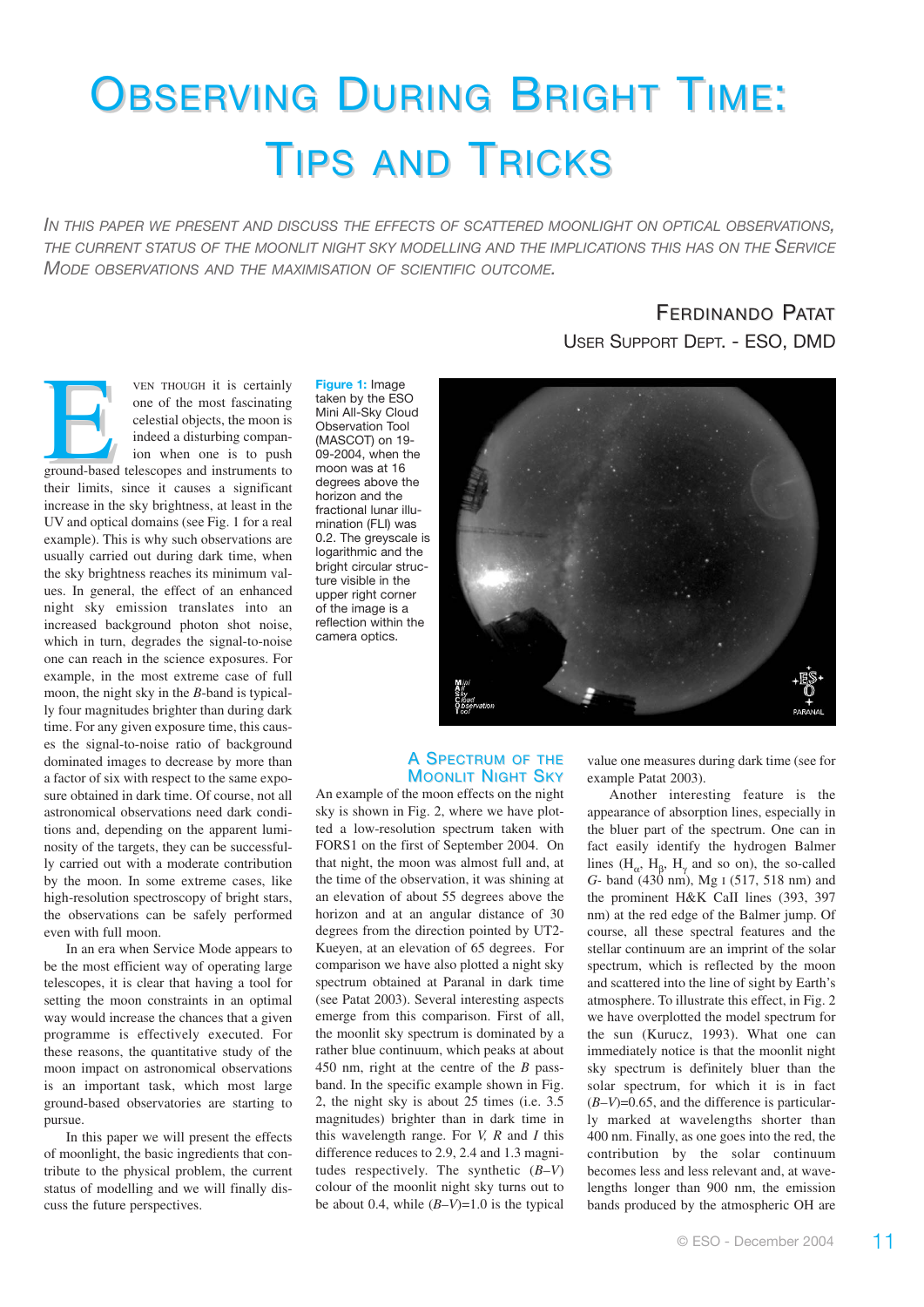

**Figure 2:** Comparison between the night sky spectrum during dark time (red line, Patat 2003) and bright time (blue line). The latter was obtained with FORS1 on September 1, 2004 using the low dispersion grism 150I and no order sorter filter. Due to the very blue continuum, the spectral region at wavelengths redder than 650 nm is probably contaminated by the grism second order. Both spectra have been normalized to the continuum of the first one at 500 nm. For comparison, the model spectrum of a solar-type star is also plotted (black line). For presentation, this has been normalized to the moonlit night sky spectrum at 500 nm. The upper plot shows the standard *BVRI* Johnson-Cousins passbands.



**Figure 3:** Atmospheric extinction at Paranal estimated from FORS1 observations of the spectrophotometric standard star EG274 (red line). For comparison, the *UBVRI* broadband measurements (filled circles, Patat 2003) and a standard atmosphere model including Air molecules, Ozone and Aerosols (dashed line, Hayes & Latham 1975) are also plotted.

the prominent source of night sky radiation. At even longer wavelengths, in the near-IR, they then completely dominate the night sky emission, even in the presence of full moon. The wavelength dependence on the moonlit night sky spectrum is in fact dictated by two different ingredients: the input source spectrum, that we have just seen, and the physical characteristics of the Earth's atmosphere, which is the topic of the next section.

### ATMOSPHERIC EXTINCTION

The physical processes that take place in the scattering of moonlight are exactly the same that are at work during daytime, when the sun illuminates the atmosphere. The amount of radiation reflected at a given wavelength and in a given direction depends on the physical properties of the scattering elements. In the case of Earth's atmosphere, these are mainly identified as molecules of air, water and Ozone  $(O_2)$  and, to a smaller extent, the so-called aerosols, which include dust, salt particles and water droplets. These are of course responsible also for the atmospheric extinction, which is just another manifestation of the same phenomenon. In fact, on the one hand the scattering brings the incoming photons out of the line of sight, while on the other it averts photons originally arriving out of the line of sight into the observer's direction.

Therefore, in order to understand the diffusion of moonlight at a given astronomical site, one first needs to study the atmospheric extinction as a function of wavelength. This can be easily done taking spectra of bright stars at different airmasses. An example for the case of Paranal is shown in Fig. 3, where we have plotted the extinction coefficient  $\kappa(\lambda)$  computed from FORS1 archival data. At wavelengths bluer than 500 nm the extinction shows a very steep increase, which is due to the well-known  $\lambda^{-4}$  Rayleigh scattering by the Air molecules and which is the responsible for the blue colour of the daytime sky. At longer wavelengths (500- 650 nm), the extinction is dominated by the scattering produced by aerosols, which shows a much flatter behaviour ( $\lambda^{-a}$ , with *a*=0.5–0.9). Finally, water vapour is the dominant source of absorption for  $\lambda$  > 700 nm, accompanied also by some O<sub>2</sub> bands between 650 and 1000 nm. These features strongly change with time and site and for this reason are pretty difficult to model (see for example Hayes & Latham 1975). Given the wavelength dependency of the  $\kappa(\lambda)$ function, and as in the case of the daylight, the moonlit night sky is bluer than the input light source. Therefore, the effect of moonlight is stronger in the blue, both because of the input source spectrum and the higher scattering efficiency. Below 475 nm, the increase in the extinction coefficient is compensated by the decrease of the solar flux (see Fig. 2) and this causes the observed spectrum to remain rather flat. Finally, due to the increased thickness of the atmosphere, the amount of scattered light is expected to be in general higher at higher airmasses, causing the sky to become brighter towards the horizon. This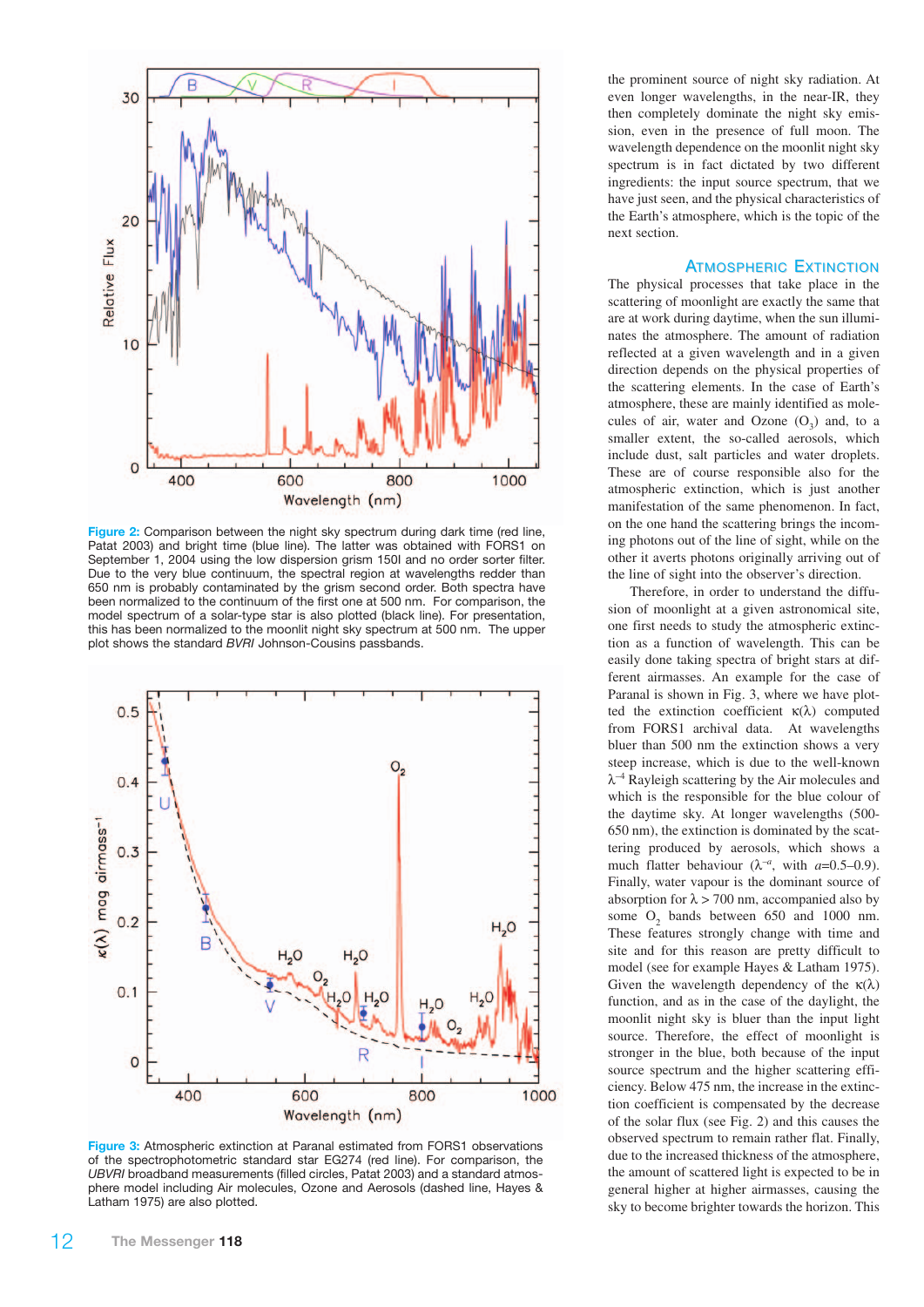

**Figure 4:** Lower panel: observed sky brightness as a function of moon age for *B, V, R* and *I* (Patat 2003). The solid curve traces the data published by Walker (1987) for the *V* passband, while the upper scale shows the fractional lunar illumination. Upper panel: comparison between observed and predicted moon contribution (Krisciunas & Schaefer 1991). Surface brightness is expressed in surface brightness units (1 sbu =  $10^{-8}$  W m<sup>-2</sup>  $\mu$ m<sup>-1</sup> sr<sup>-1</sup>).

is in fact clearly visible in the image presented in Fig. 1.

#### **MOONLIGHT MODELLING**

Of course, when one is to predict the sky brightness enhancement produced by the presence of the moon at a given position in the sky, besides the atmospheric extinction, several other parameters have to be taken into account. First of all, one would have to know the moon's albedo as a function of wavelength, in order to correctly compute the input spectrum at the top of the atmosphere. Then, since the scattering efficiency is generally a function of wavelength and scattering angle, one would have to characterize these functions for the different molecules and particulates present in the atmosphere. For example, Air molecules produce a Rayleigh scattering, while aerosols (which are responsible of phenomena like the aureole) rather produce a Mie scattering (see for example the classical textbook by v. d. Hulst 1957).

An approximate approach, which to our knowledge is the only one available in the literature, is that proposed by Krisciunas & Schaefer (1991, hereafter KS) for the *V* passband and its generalization to the whole UBVRI photometric system (Schaefer 1998). In the KS treatment, the expected sky brightness depends in the extinction coefficient  $\kappa(\lambda)$ , the apparent magnitude of the moon (which is usually parameterised with the Fractional Lunar Illumination, or FLI), its zenith distance, the angular separation between the moon and the target and the zenith distance of the target itself. Another fundamental ingredient is the function that describes the dependence of scattering efficiency from the scattering angle, which practically coincides with the moon-target angular separation. The KS model includes both Rayleigh and Mie scattering expressions for this function and it has been calibrated using daytime sky brightness measurements. It is important to notice that this function shows a minimum at 90 degrees, which is therefore the angular distance at which the contribution is expected to reach its minimum. As we will see below, this distance is actually decreased by the effects of airmass. The model accuracy in the *V* passband was tested by the authors, who reported root mean square deviations as large as 23% in a brightness range that spans over 20 times the typical value observed during dark time. These can be attributed to the model approximations but also to fluctuations in the atmospheric conditions (aerosols, thin cirrus clouds).

Even though FORS1 is typically a dark time instrument, some data are obtained when the moon contribution to the sky

brightness is conspicuous and this gave us the possibility of directly measuring its effect and comparing it with the KS model in the other passbands (see Patat 2003). To estimate the fraction of sky brightness generated by scattered moonlight, one simply needs to subtract the dark time estimates to the observed fluxes for each passband. The results of this operation are presented in the lower panel of Fig. 4. As expected, the largest deviations are seen in *B*, where the sky brightness can increase by about 3 magnitudes at 10 days after new moon, while in I, at roughly the same moon age, this deviation just reaches about 1.2 magnitudes. It is interesting to note that most exposure time calculators for modern instruments make use of the function published by Walker (1987) to compute the expected sky brightness as a function of moon age. As already noticed by Krisciunas (1990), this gives rather optimistic estimates, real data being most of the time noticeably brighter. This is clearly visible in Fig. 4, where we have overplotted Walker's function for the *V* passband on our data: already at six days past new moon the observed *V* data (green squares) show maximum deviations of the order of one magnitude. These results are fully compatible with those presented by Krisciunas (1990). Clearly, a one-parameter description (i.e. moon phase) is not enough to predict with sufficient accuracy the sky brightness. In this respect, the KS model is much more promising, since it takes into account all relevant astronomical circumstances, some of which, admittedly, are known only when the time the target is going to be observed is known. This limits the applicability to a "nowcast" by the observer rather than a forecast by the user, an important issue which we will come back to at the end of the paper.

In the upper panel of Fig. 4 we have compared our results with the KS model predictions, including *B, V, R* and *I* data. We emphasise that we have used average values for the extinction coefficients and dark time sky brightness of Paranal and this certainly has some impact on the computed values. The unaccounted presence of thin cirrus clouds can also cause significant deviations. On the other hand, this is the typical configuration under which the procedure would be implemented in an exposure time calculator, and hence it gives a realistic evaluation of the model practical accuracy. Figure 4 shows that, even if maximum deviations as large as 0.4 magnitude are present, the model gives a reasonable reproduction of the data in the brightness range covered by our observations. This is actually less than half the one encompassed by the *V*-band data used by KS, which reach about 8300 sbu. For comparison, the typical dark time sky brightness in *V* is about 370 sbu (Patat 2003). Another feature that can be noticed is that the model predicts the moonlit sky to be redder than